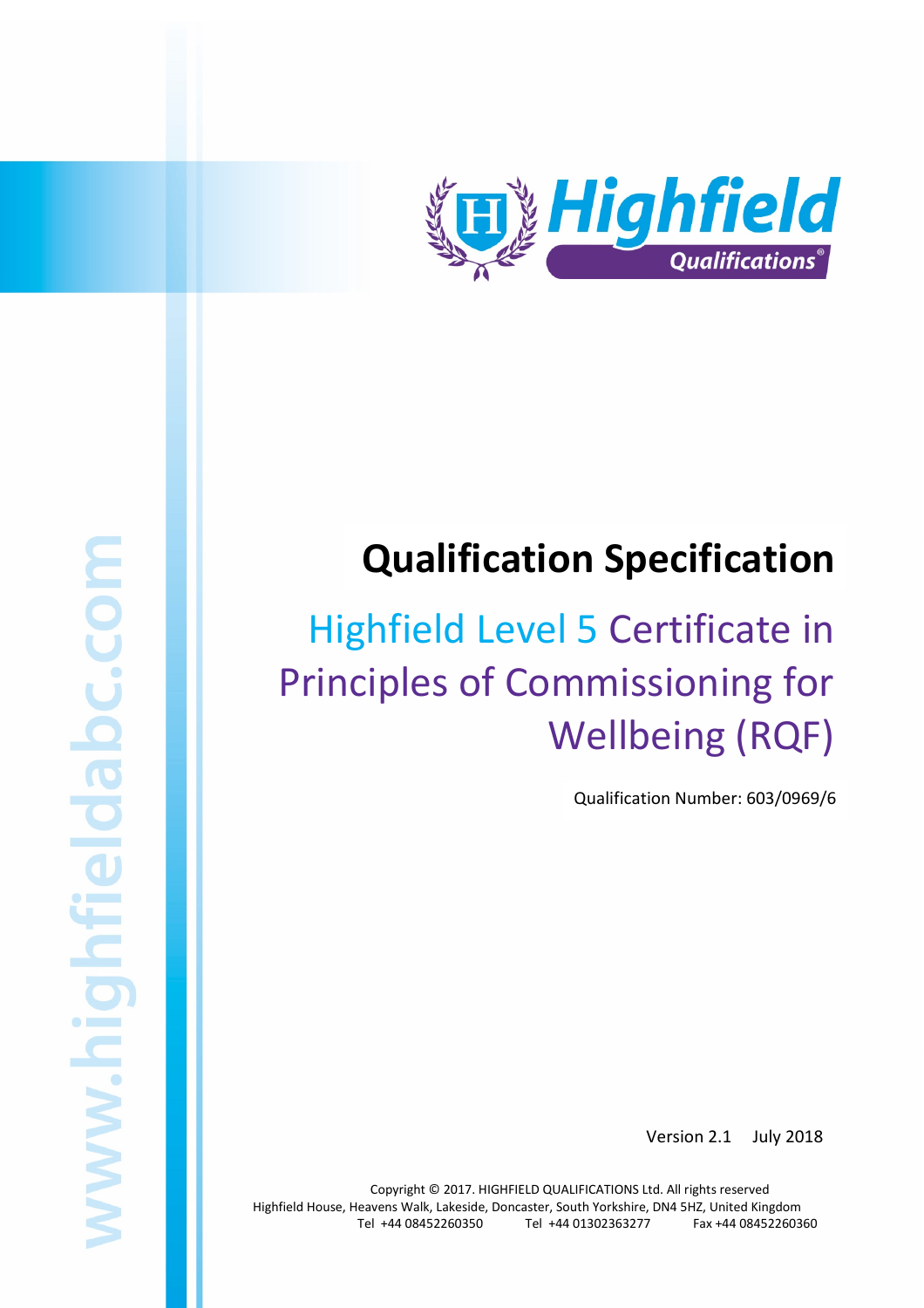

# **Contents**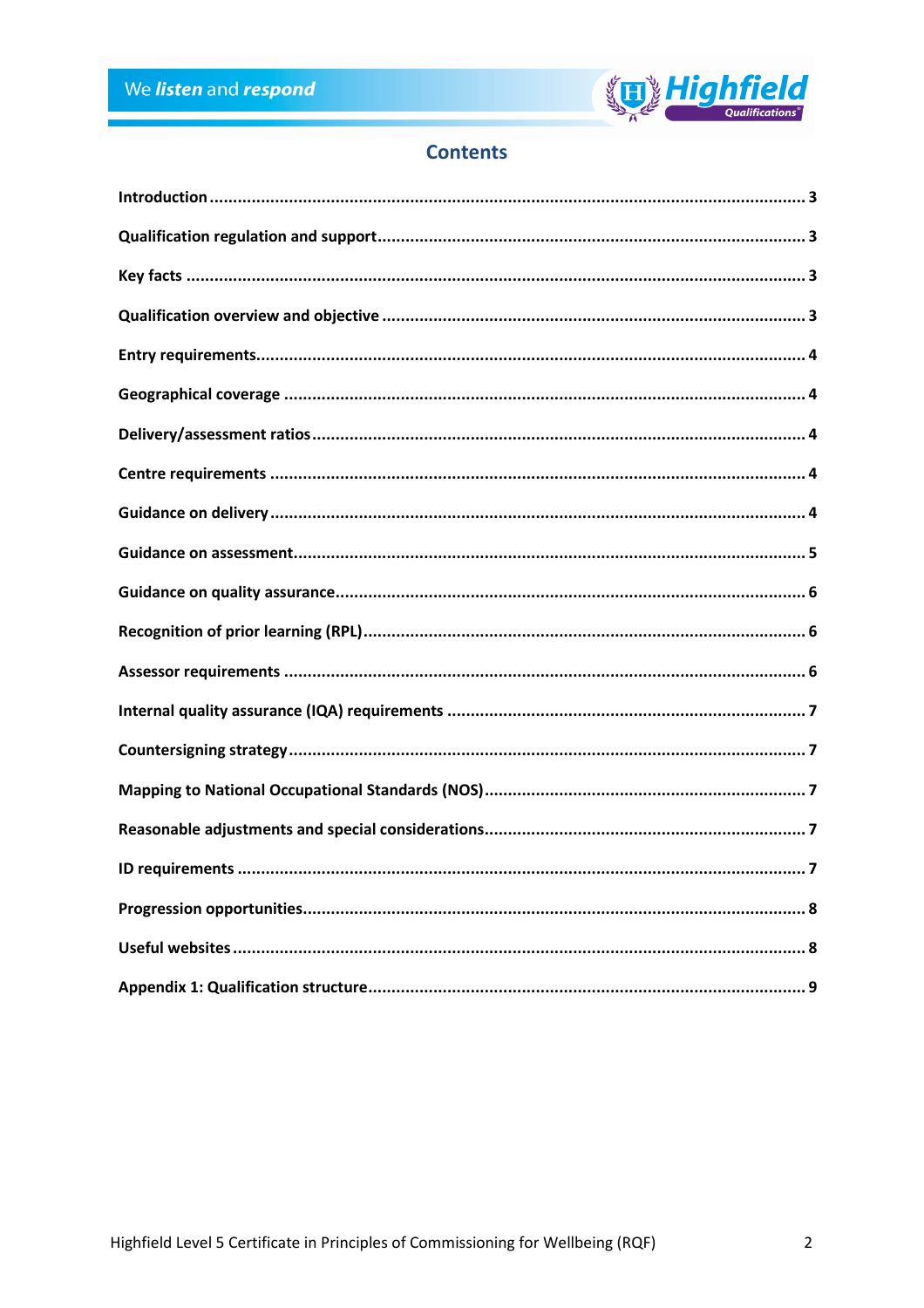

# Highfield Level 5 Certificate in Principles of Commissioning for Wellbeing (RQF)

# Introduction

This qualification specification is designed to outline all you need to know to offer this qualification at your centre. If you have any further questions, please contact your account manager.

## Qualification regulation and support

The Highfield Level 5 Certificate in Principles of Commissioning for Wellbeing (RQF) has been developed and is awarded by Highfield Qualifications and sits on the Regulated Qualifications Framework (RQF). The RQF is an English qualification framework regulated by the Office of Qualifications and Examinations Regulation (Ofqual).

The qualification is also supported by Skills for Care, the sector skills council for the adult care sector in England.

### Key facts

| <b>Qualification number:</b>        | 603/0969/6                           |
|-------------------------------------|--------------------------------------|
| Learning aim reference:             | 60309696                             |
| <b>Credit value:</b>                | 17                                   |
| <b>Assessment method:</b>           | Internally-set portfolio of evidence |
| <b>Guided learning hours (GLH):</b> | 56                                   |
| Total qualification time (TQT):     | 168                                  |

# Qualification overview and objective

The objective of this qualification is to support people for whom commissioning forms part of their role in the workplace, it introduces the principles of commissioning for wellbeing to new commissioners, and enables more experienced commissioners to review and update their knowledge. This qualification is designed for those learners wishing to gain a nationally recognised qualification in commissioning for wellbeing within the care sector.

This qualification has been designed for those who commission adult care and support services, but the content can also be contextualised to support commissioners in health, housing and children's care. As well as those that work in commissioning roles, this qualification is suitable for those who provide care and support services, in terms of how they commission (subcontract) parts of their own service. It will also be useful for people who are considering a move into commissioning.

A commissioner for wellbeing is responsible for ensuring that there is a range of high quality, sustainable provision available to meet the need for care and support in their local area. For commissioners, the focus on achieving good outcomes for people in a climate of financial pressure is growing ever stronger and building partnerships and working to co-produce solutions with local people are also increasingly important. 'Wellbeing' is a key term used within the role of the commissioner and their responsibilities include the maintenance of support for individuals who use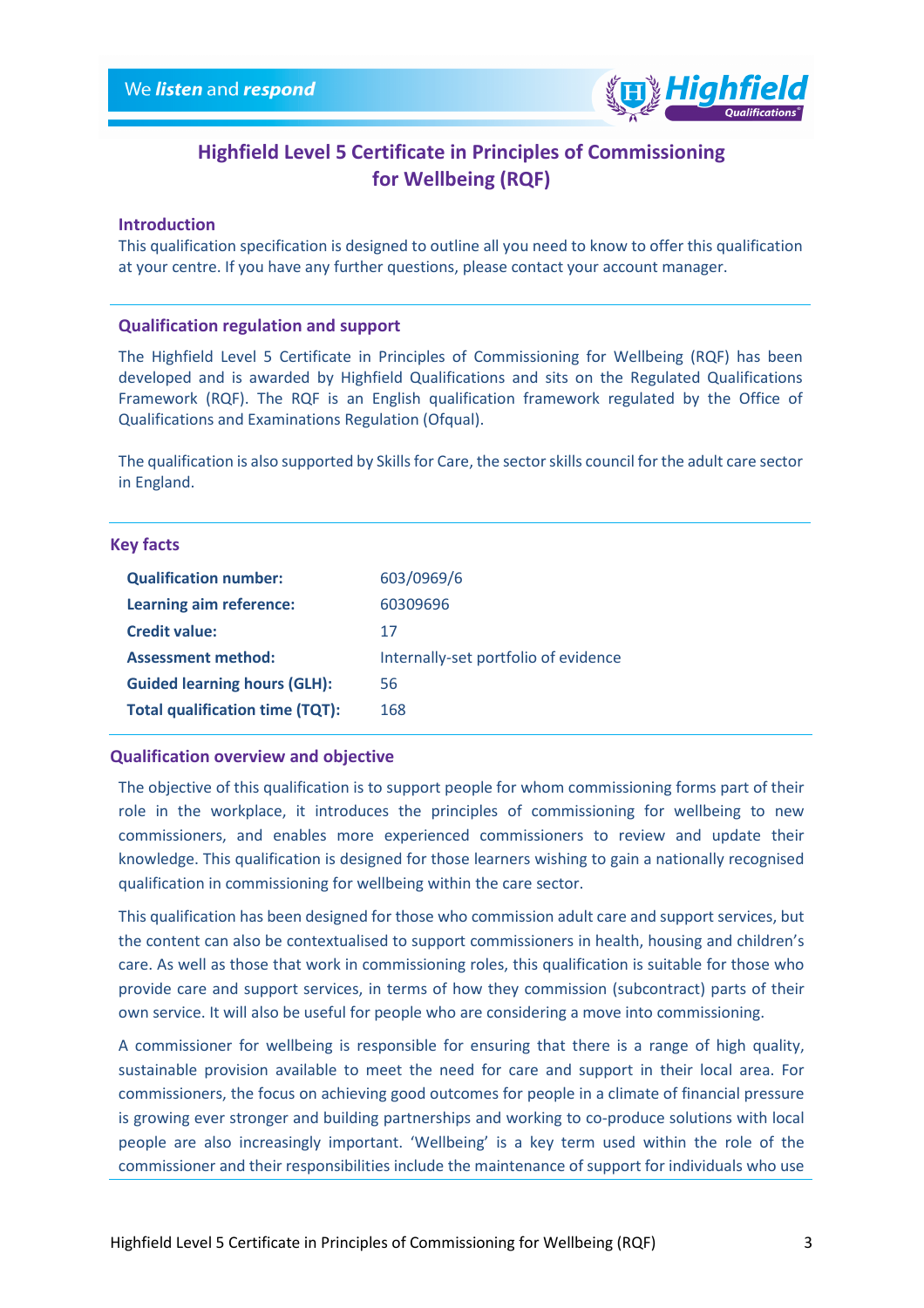

the service to ensure their personal dignity, physical and mental health and emotional wellbeing, protection from abuse and neglect, control by the individual over day-to-day life (including the care and support provided and the way it is provided), participation in work, education, training or recreation, social and economic wellbeing and domestic, family and personal relationships

The qualification provides learners with the knowledge and understanding in:

- 1. The role of the commissioner for wellbeing
- 2. Commissioning together for outcomes
- 3. The commissioning cycle
- 4. Professional development for effective commissioning

## Entry requirements

To register for this qualification, learners are required to meet the following entry requirements:

- 18 years of age or above
- Demonstrate that they can manage higher level independent study and therefore should be qualified to at least a level 3 qualification.
- Have significant experience within the care and support sector, in either a local authority or NHS setting, or related areas such as housing or the voluntary and community sectors

#### Geographical coverage

This qualification is suitable for delivery in England.

# Delivery/assessment ratios

Ratios for delivery and assessment of this qualification will be decided by Centres and allocated to assessors accordingly. Delivery and assessment would usually be on a one-to-one basis. However, it is recommended that some learning is delivered through face-face classroom contact to enable discussion and debate (see Guidance on delivery for more information).

## Centre requirements

To effectively deliver and assess this qualification, centres must have the following resources in place:

- Classroom with suitable seating and desks
- Projector, if using presentation slides
- Appropriate means to provide support if covering content by distance learning
- Ensuring learners have appropriate support from their organisation

#### Guidance on delivery

The total qualification time for this qualification is 168 and of this 56 are recommended as guided learning hours. It is suggested that this qualification will be completed in approximately nine to twelve months.

TQT is an estimate of the total number of hours it would take an average learner to achieve and demonstrate the necessary level of attainment to be awarded with a qualification, both under direct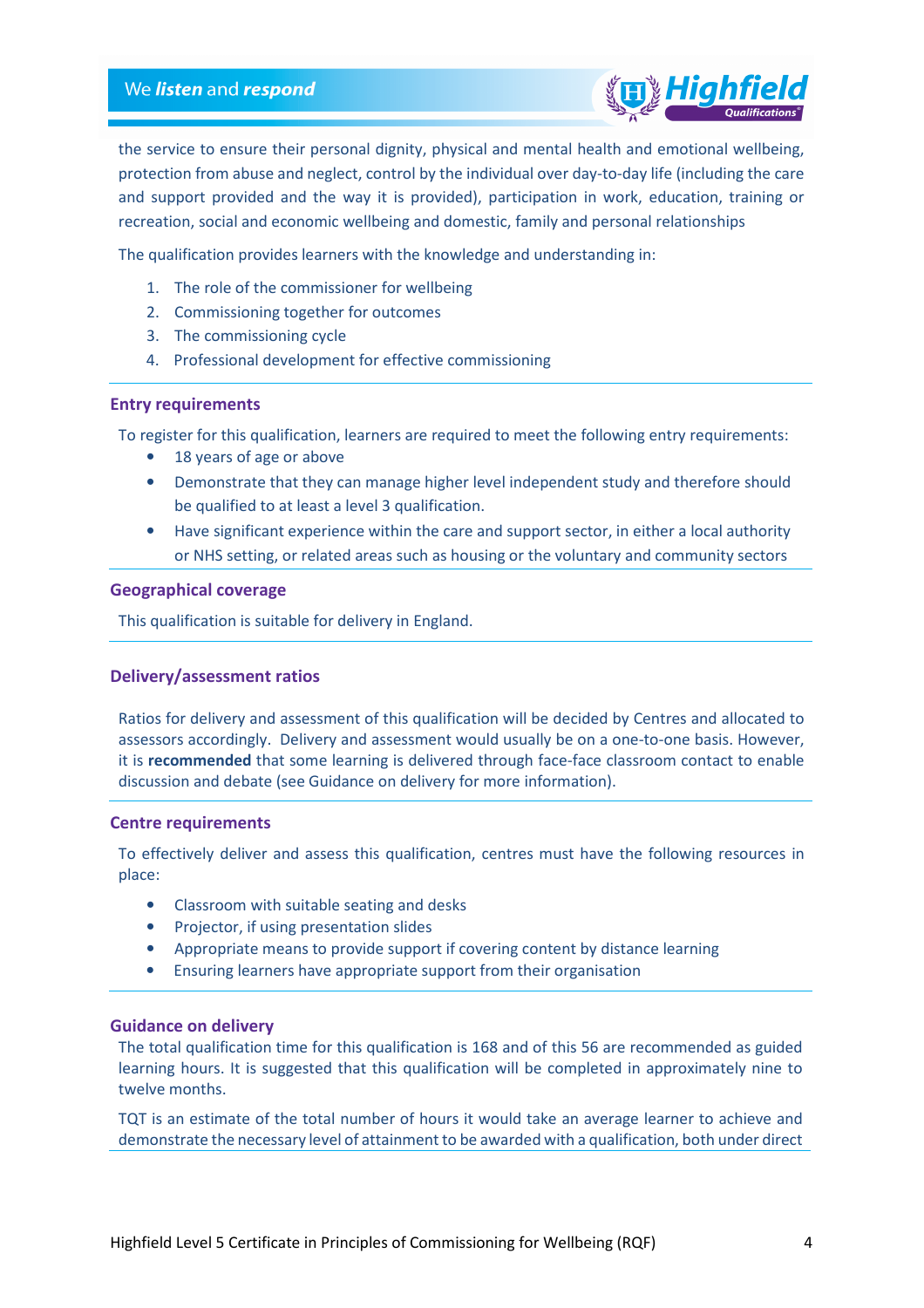# We listen and respond



supervision (forming guided learning hours) and without supervision (all other time). TQT and GLH values are advisory and assigned to a qualification as guidance.

It is recommended that the qualification is delivered by blended learning, to include some face-toface contact time. Total distance learning is not recommended as peer discussion between learners is important to provide learners with the opportunity to discuss and debate ideas in order to broaden their understanding of commissioning for wellbeing. It is recommended that people who use support and care services should be involved in the design and delivery of learning programmes for this qualification.

This delivery programme may be adjusted in accordance with learners' needs and/or local circumstances.

Highfield has provided centres with further delivery support within a Tutor, Assessor and IQA Support Pack, which is available to download from the Members Area of the Highfield Qualifications website. This pack provides more guidance on effective ways to deliver this course as well as sources and references that nominated tutors may wish to make use of in their teaching or direct learners to.

#### Guidance on assessment

The qualification is assessed through an internally set and assessed portfolio of evidence, which is marked as pass or fail. It is expected that learner evidence will take the form of work such as:

- **Assignments**
- **Reports**
- Research projects
- **Presentations**
- Case studies
- Any other suitable evidence

Centres should devise their own assessment tasks, as this allows learners the flexibility to apply their knowledge to scenarios and situations relevant to them and their locality, to better demonstrate and apply their understanding and ability in commissioning for wellbeing across the breadth of the qualification syllabus.

Learners will be required to provide evidence to show they have suitable knowledge and understanding for each assessment criteria outlined within the four qualification units.

Highfield Qualifications has provided centres with a Learner Pack containing appropriate forms and tracking documentation which may be used to provide a clear audit trail of where and how learners have met all requirements. This will assist in efficient assessment and quality assurance processes taking place. This pack is available to download within the Members Area of the Highfield Qualifications website.

Highfield Qualifications has provided centres with further assessment support within a Tutor, Assessor and IQA Support Pack, which is available to download from the Members Area of the Highfield Qualifications website. This pack provides more guidance on ways to design appropriate internally set tasks and how to assess learners' work consistently. The pack also provides sources and references that assessors may direct learners to when completing their work.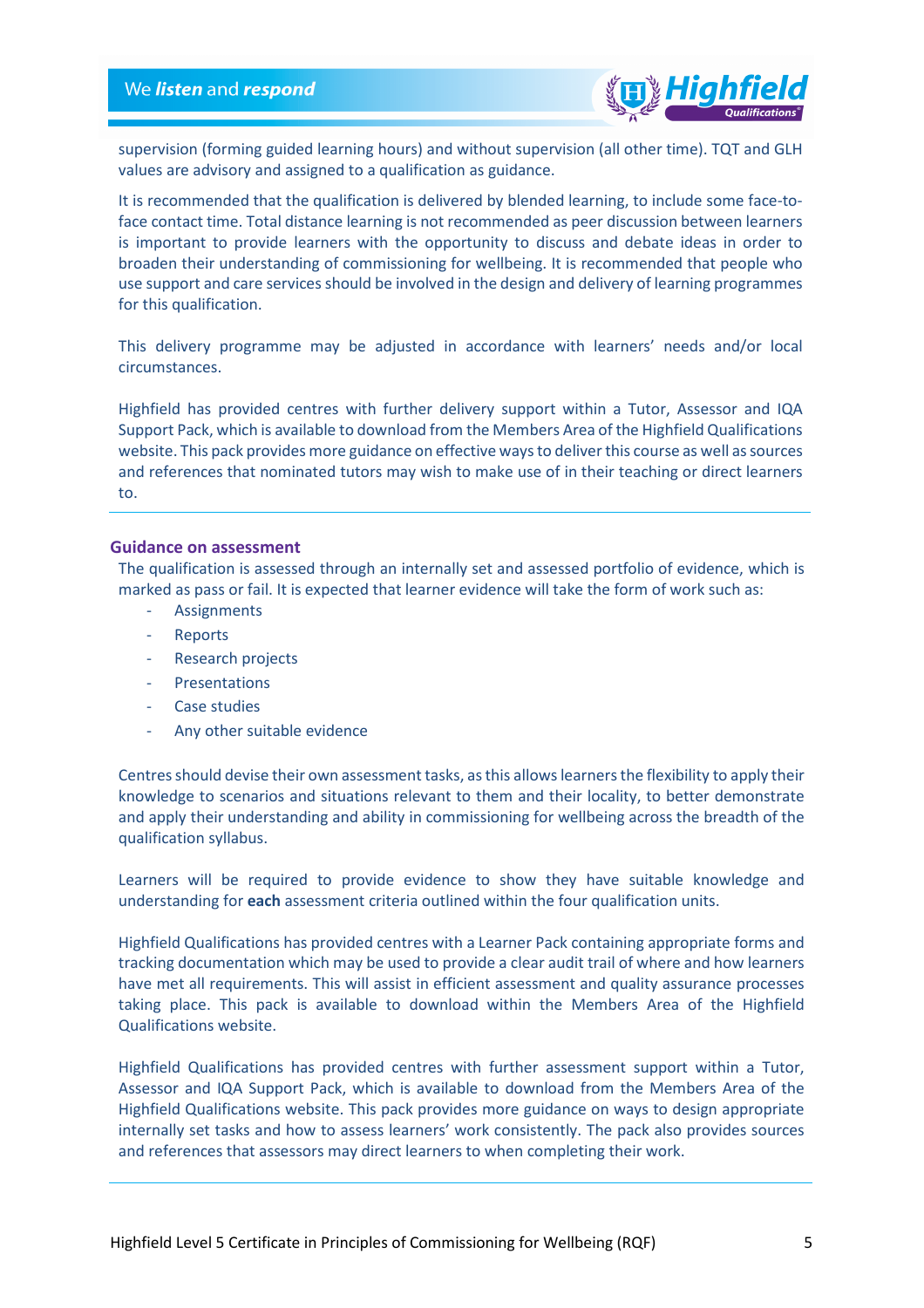

Centres must take all reasonable steps to avoid any part of the assessment of a learner (including any internal quality assurance and invigilation) being undertaken by any person who has a personal interest in the result of the assessment.

# Guidance on quality assurance

Highfield Qualifications requires centres to have in place a robust mechanism for internal quality assurance. Internal quality assurance must be completed by an appropriately qualified person and that person must not have been involved in any aspect of the delivery or assessment of the course they are quality assuring.

Highfield Qualifications will support centres by conducting ongoing engagements to ensure and verify the effective and efficient delivery of the qualification.

Highfield Qualifications has provided centres with further support on internal quality assurance within a Tutor, Assessor and IQA Support Pack, which is available to download from the Members Area of the Highfield Qualifications website. This pack provides more guidance on effective ways of designing, employing and maintaining robust internal quality assurance mechanisms.

# Recognition of prior learning (RPL)

Centres may apply to use recognition of prior learning or prior achievement to reduce the amount of time spent in preparing the learner for assessment.

For further information on how centres can apply to use RPL as described above, please refer to the Recognition of Prior Learning (RPL) policy in the members' area of the Highfield Qualifications website. This policy should be read in conjunction with this specification and all other relevant Highfield documentation.

### Assessor requirements

Nominated assessors must meet the following requirements:

- Strong knowledge and experience of commissioning for wellbeing
- Demonstrate evidence of engagement with the subject field and continuing professional development in order to keep up to date with emerging policy and practice on commissioning for wellbeing and to reflect this in delivery of the qualification
- Hold or be working towards\* a recognised qualification in assessment or other appropriate qualification that supports competence in confirming assessment decisions. Examples include:
	- Highfield Level 3 Award in Assessing Competence in the Work Environment
	- Highfield Level 3 Certificate in Assessing Vocational Achievement
	- A1 Assess Learner performance Using a Range of Methods
	- D32 Assess Learner Performance and D33 Assess Learner Using Different Sources of Evidence
	- CertEd
- Maintain evidence of continuous professional development within the sector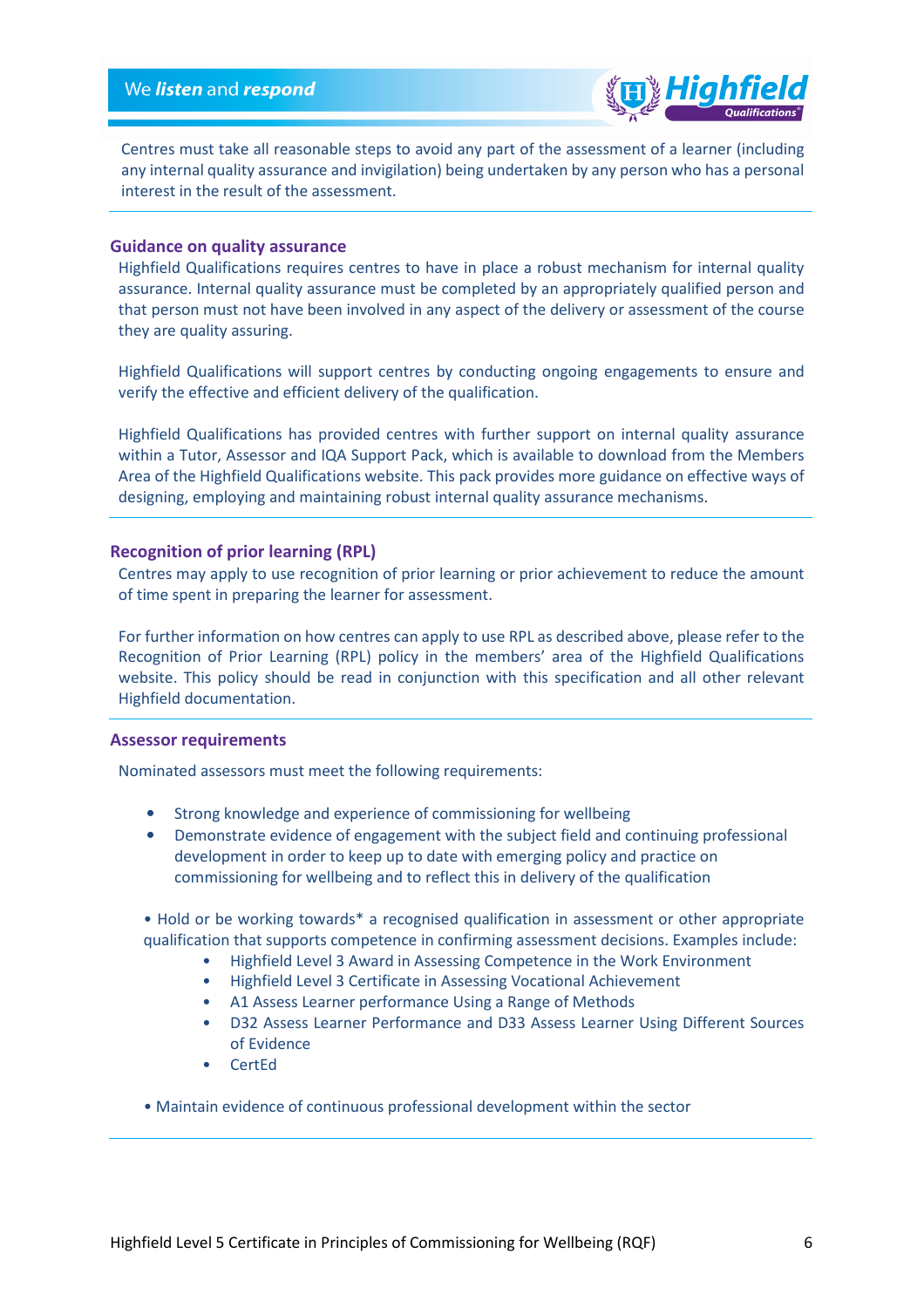

\*For more information on those assessment decisions made by an unqualified assessor, please refer to counter-signing strategy requirements on page 7 of this specification, and the Skills for Care Assessment principles (found on the Highfield website).

# Internal quality assurance (IQA) requirements

Highfield Qualifications requires internal quality assurers for this qualification to meet the following:

- be occupationally knowledgeable in the area they are quality assuring
- hold [or be working towards] a recognised internal quality assurance qualification [or experience], which could include any of the following:
	- Highfield Level 4 Award in the Internal Quality Assurance of Assessment Processes and Practice;
	- Highfield Level 4 Certificate in Leading the Internal Quality Assurance of Assessment Processes and Practice;
	- D34 or V1 Verifier Awards; and
- maintain appropriate continued professional development for the subject area

For further information, please refer to the Skills for Care and Development's assessment strategy, which is on the Highfield website.

#### Countersigning strategy

While it is a minimum requirement for centres to have the appropriately qualified workforce in place, it is understood that centres may have new personnel who are working towards those requirements. During this period, centres are required to have a robust countersigning strategy in place that supports and validates unqualified assessment/quality assurance decisions, until the point where they meet the requirements as detailed above.

## Mapping to National Occupational Standards (NOS)

The content links with knowledge requirements for the National Occupational Standards (NOS) for Commissioning, Procurement and Contracting for Care Services (CPCCS). The full suite can be found on the Skills for Care website.

#### Reasonable adjustments and special considerations

Highfield has measures in place for learners who require additional support. Please refer to Highfield Qualifications' Reasonable Adjustments Policy for further information/guidance.

#### ID requirements

It is the responsibility of the centre to have systems in place to ensure that the person taking an assessment is indeed the person they are claiming to be. All centres are therefore required to ensure that each learner's identification is checked before they undertake the assessment. Highfield Qualifications recommends the following as proof of a learner's identity:

- a valid passport (any nationality)
- a signed UK photocard driving licence
- a valid warrant card issued by HM forces or the police
- another photographic ID card, e.g. employee ID card, student ID card, travel card etc.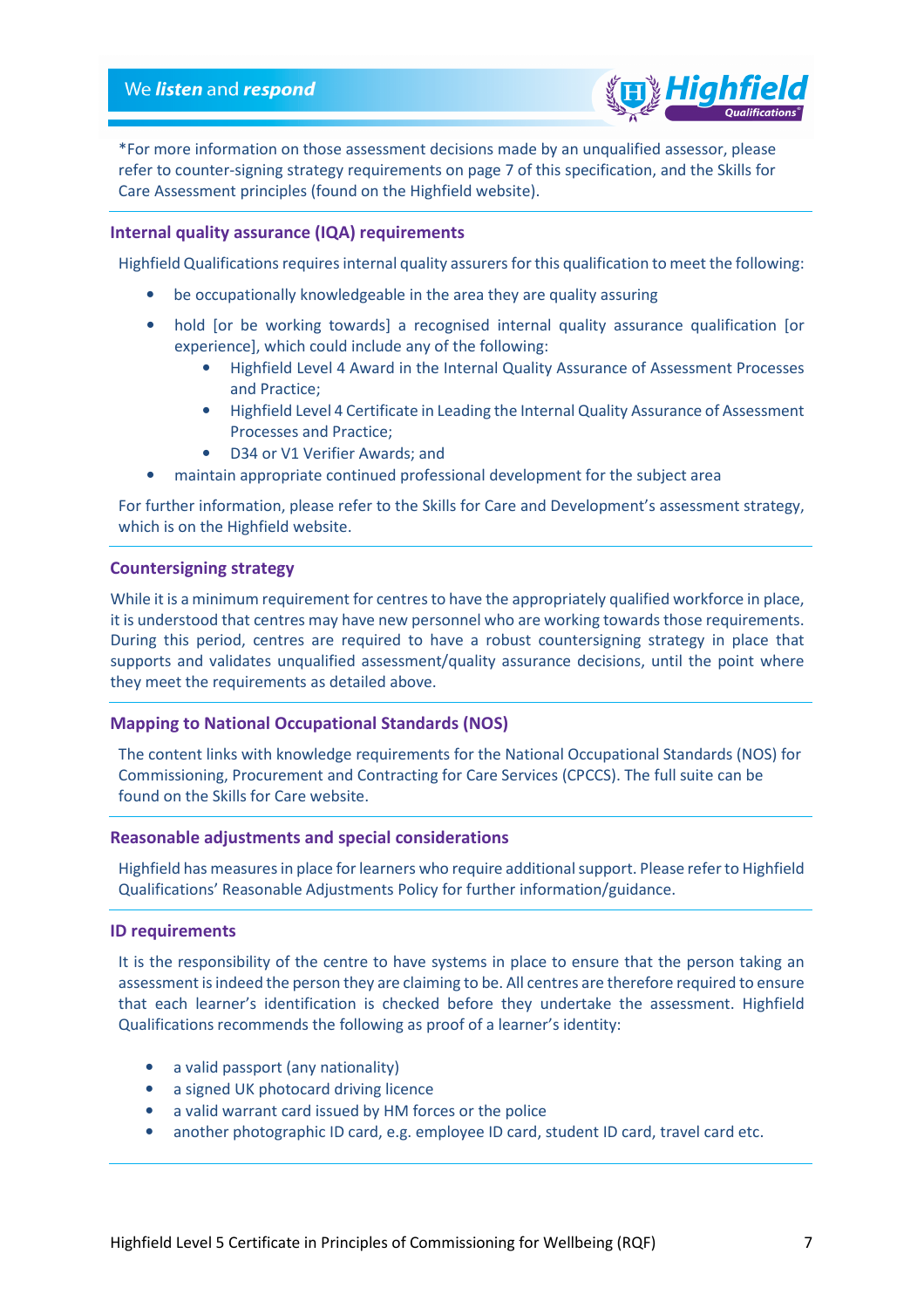

If a learner is unable to produce any of the forms of photographic identification listed above, a centre may accept another form of identification containing a signature, for example, a credit card. Identification by a third-party representative, such as a line manager, human resources manager or invigilator, will also be accepted.

# For more information on learner ID requirements, please refer to Highfield Qualifications' Core Manual.

## Progression opportunities

On successful completion of this qualification, learners may wish to continue their development by undertaking one of the following qualifications:

• A number of universities offer Masters qualifications in commissioning

### Useful websites

- Commissioning for Better Outcomes: A Route Map, University of Birmingham, ADASS, 2014: https://www.adass.org.uk/media/4576/commissioning-for-better-outcomes-a-route-map-301014.pdf
- People not process Co-production in Commissioning, TLAP, 2015: http://www.thinklocalactpersonal.org.uk/co-production-in-commissioning-tool/
- Workforce Commissioning: http://www.skillsforcare.org.uk/Leadership-management/Workforce-Commissioning/Workforce-commissioning.aspx

Further sources and references can be found within the Tutor, Assessor and IQA Support Pack, which is available to download from the Members Area of the Highfield website.